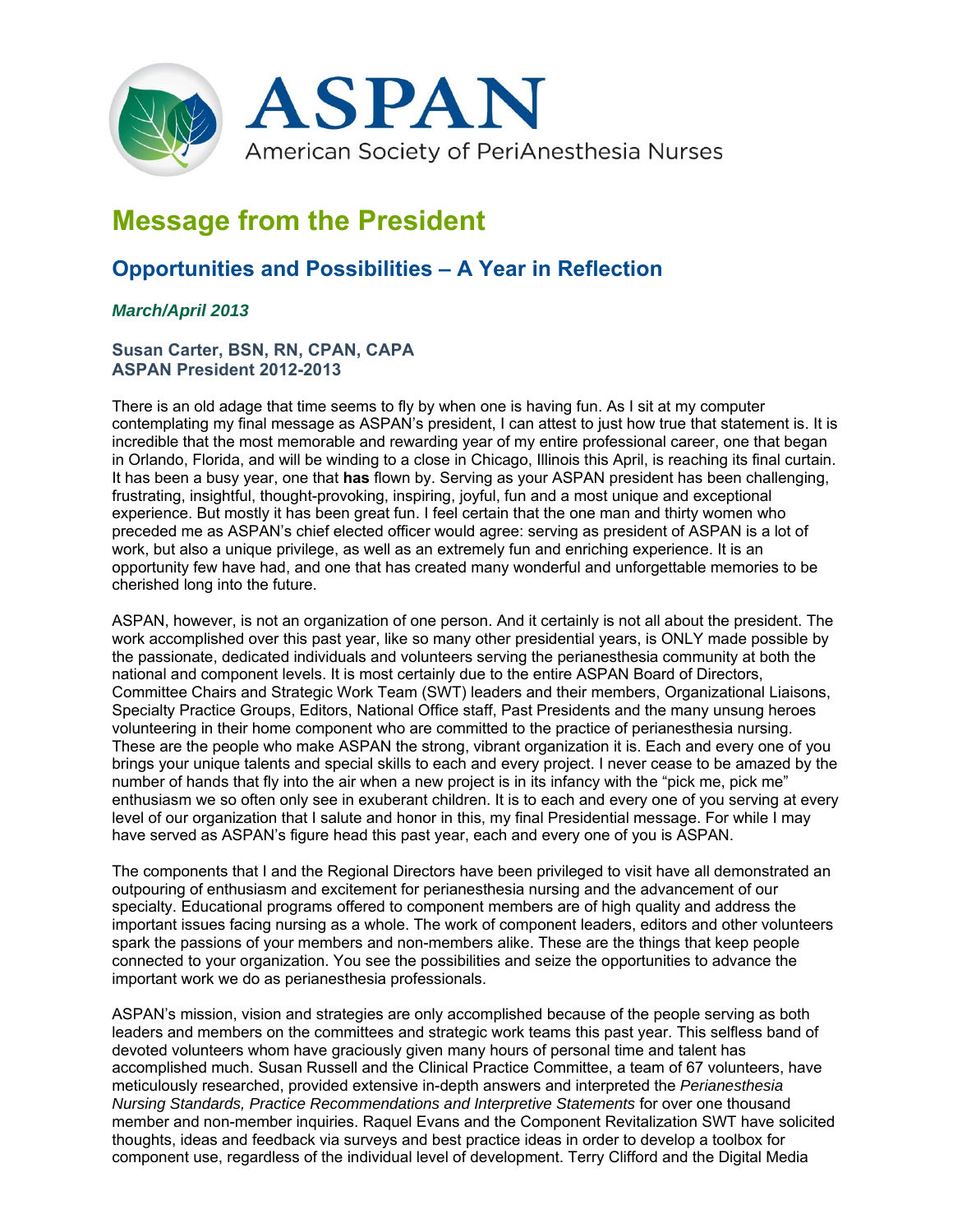SWT have surveyed members regarding your knowledge and use of various digital formats for social media, online education and other electronic tools. The findings have led to increased online educational opportunities and the in-depth exploration of potential ASPAN applications and mobile Web applications.

Educational aspects of the society have been well tended. Lynn Sekeres and the Education Approver Committee, a team of 35, have busily reviewed educational materials and program content submitted by components. They have expertly assisted and offered suggestions so that each component is able to provide contact hours to its membership. They are now busy updating materials to meet current ANCC changes. Nancy Strzyzewski and the Education Provider Committee have updated content for several of the ASPAN seminars, worked to assure the access of online, on-demand educational modules on the ASPAN Web site, and provided over sixty-four ASPAN seminars throughout these United States.

In response to a resolution at the April 2012 Representative Assembly, a new SWT was formed this year, expertly led by Amy Dooley. The Election Review SWT has actively reviewed all the policies, procedures and practices pertaining to the nomination, presentation and election of the various ASPAN elected positions. Research and Evidence Based Practice have been exploring new opportunities. Under the expert guidance of Daphne Stannard, ASPAN is now the only professional nursing organization offering membership to the prestigious Johanna Briggs Institute. Daphne and the Evidence Based Practice SWT have developed a new tool for conducting systematic literature reviews to aid in improved ranking of evidence. And in partnership with Kim Noble and the Research Committee, the two teams have successfully presented a Practice Recommendation on Obstructive Sleep Apnea. Their current project is revitalizing and updating the Pain and Comfort Guideline.

The Finance Committee, under Katrina Bickerstaff's leadership, provided skilled input to pricing of ASPAN publications, and maintains a firm financial foundation for ASPAN, allowing for increased funding for research, scholarships and educational programming. The Advocacy Committee, consisting of Governmental Affairs under Donna Goyer's guidance and direction; Gena Near representing the Americans for Nursing Shortage Relief; and Cindy Hill representing the Nursing Community, have provided ongoing and timely updates on legislative activities affecting nursing as a whole. As a result of their involvement and monitoring, ASPAN has been at the table and signed on in support of a number of bills and letters affecting funding and nursing advocacy.

Diane Swintek has overseen the dual task of Membership/Marketing. The team developed an exceptional PANAW theme, provided input and insight into a bylaw revision addressing Affiliate members, updated and improved the Gold Leaf Award criteria, and continue to oversee several member recognition awards. National Conference Coordinator Linda Ziolkowski and her SWT members can be extremely proud of the upcoming Chicago National Conference. This team has worked very hard to bring an education event of the highest standard to fruition. Not only have they taken into account suggestions for restructuring of time, they have creatively added more opportunities for achieving contact hours. It is well worth your time and energy to join them in Chicago. In keeping with ASPAN's core value of providing mentoring and experienced guidance to future leaders, Terri Passig leads a SWT that has developed a primer for future National Conference Coordinators. This primer will assist future leaders with the ins and outs of conference planning you only know if you've "been there and done that."

Dolly Ireland and the Perianesthesia Orientation SWT have made leaps and bounds in completing a comprehensive tool for institutions to utilize when customizing orientation programs to meet the needs of each individual and unique practice area. The Safety SWT, under the direction of Linda Beagley, has updated ASPAN's patient teaching tools, and completely revamped and updated the *Safety Tool Kit*. The toolkit will now be available as a member resource on the ASPAN Web site. Standards and Guidelines SWT, with Jennie Allen as the Coordinator, completed the revision of the *Competency Based Orientation and Credentialing Manual for Unlicensed Assistive Personnel*, and is busy at work preparing for the next update of the *Perianesthesia Nursing Standards, Practice Recommendations and Interpretive Statements*. Work is also underway, in collaboration with the American Academy of Critical Care Nurses and the American Society of Anesthesiology, to update the ICU overflow position statement.

Two new SWTS recently developed will continue their work into the next year. Developed in response to member need is the Electronic Documentation SWT headed by Dina Krenzischek. This SWT is tasked with developing a redi-ref for perianesthesia documentation as a resource tool for nurses practicing in the perianesthesia setting to enhance the education and transitioning to electronic documentation. The other SWT, newly created, is led by Regina Hoefner-Notz. Recognizing the unique needs of pediatric patients, the Pediatric Competency Based Orientation (CBO) SWT was developed. Using the current adult focused